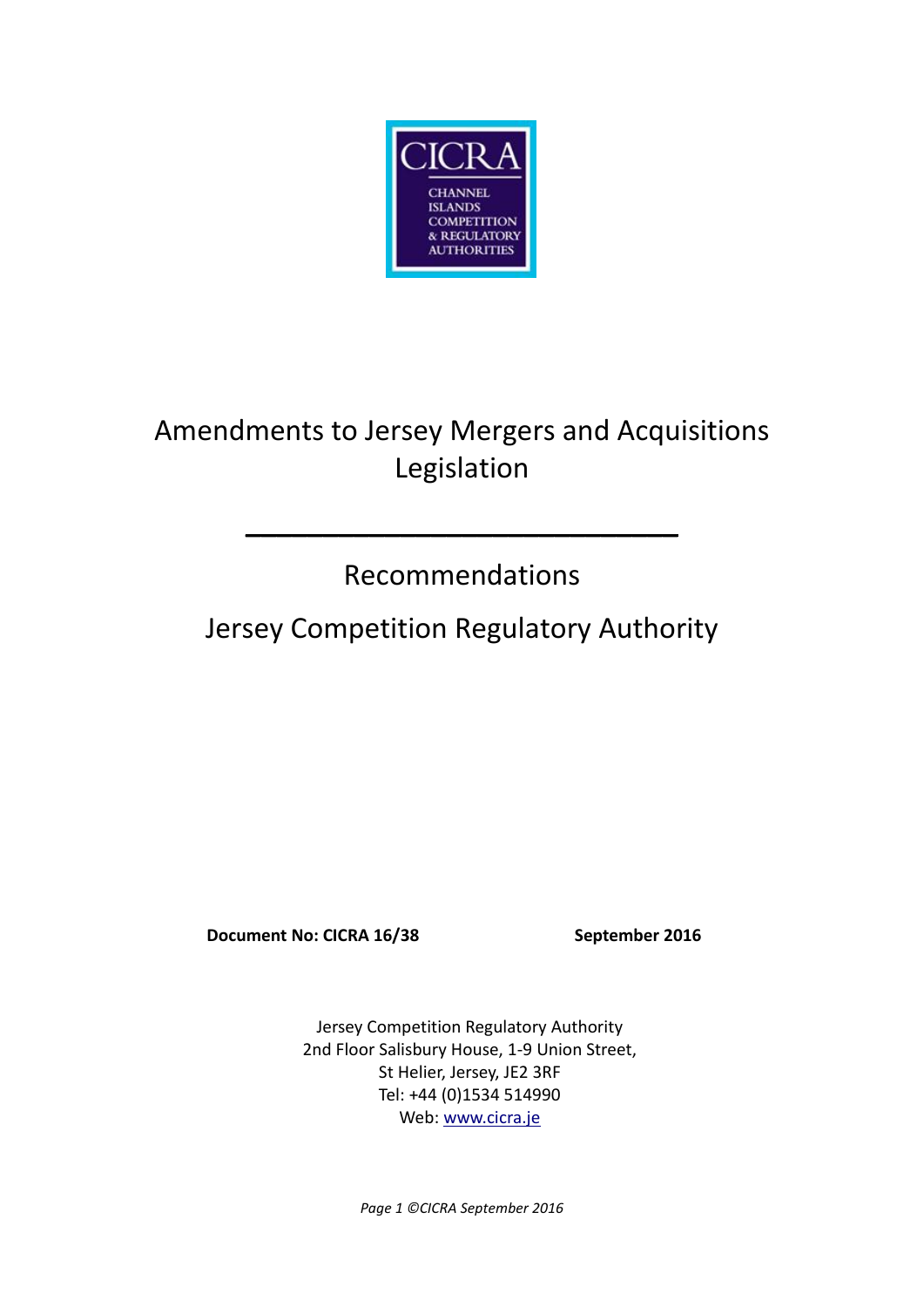#### **Contents**

| L: |  |
|----|--|
|    |  |
|    |  |
|    |  |
|    |  |
|    |  |
|    |  |
|    |  |
|    |  |
|    |  |
|    |  |
|    |  |
|    |  |
|    |  |
|    |  |
|    |  |
|    |  |
|    |  |
|    |  |
|    |  |
|    |  |
|    |  |
|    |  |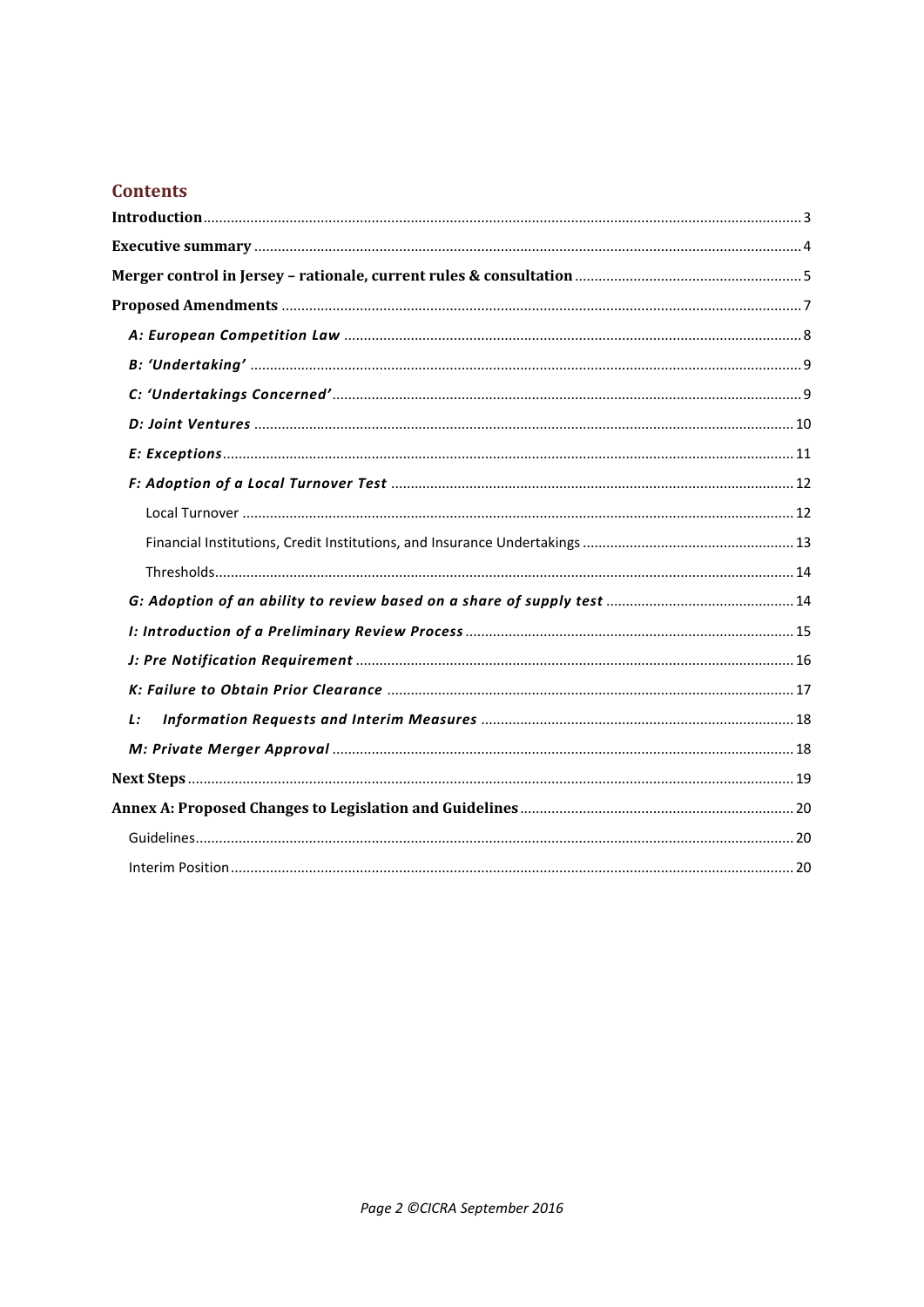#### <span id="page-2-0"></span>**Introduction**

- 1. In November 2015, the Channel Islands Competition and Regulatory Authorities (**CICRA**) – comprising the Jersey Competition Regulatory Authority (**JCRA**) and the Guernsey Competition and Regulatory Authority (**GCRA**) – consulted on possible amendments to legislation and other aspects of the framework relating to mergers and acquisitions in both jurisdictions; in particular, the types of transactions which must be notified to, and approved by, the relevant Authority prior to their execution by the parties. For brevity, mergers and acquisitions are referred to as 'mergers' throughout this paper.
- 2. Both the JCRA and the GCRA as well as the respondents to the consultation are of the view that it would be beneficial to have a common set of merger control rules in Jersey and Guernsey. The JCRA would therefore strongly support legislative amendments that resulted in an aligned merger control regime throughout the Channel Islands.
- 3. Five consultation responses were received (Ogier, Carey Olsen, Mourant Ozannes, the Guernsey Commercial Bar Association, Sure (Jersey and Guernsey)). The JCRA held meetings with some of the respondents as well as with other stakeholders to present the main outcomes of the consultation and to ask for further input on a number of issues. Following this further engagement, the JCRA considered all the issues raised and, as a result, revised some of its original proposals for change. The JCRA wishes to record its sincere thanks to all respondents, whose contributions have been of great assistance in reaching these recommendations.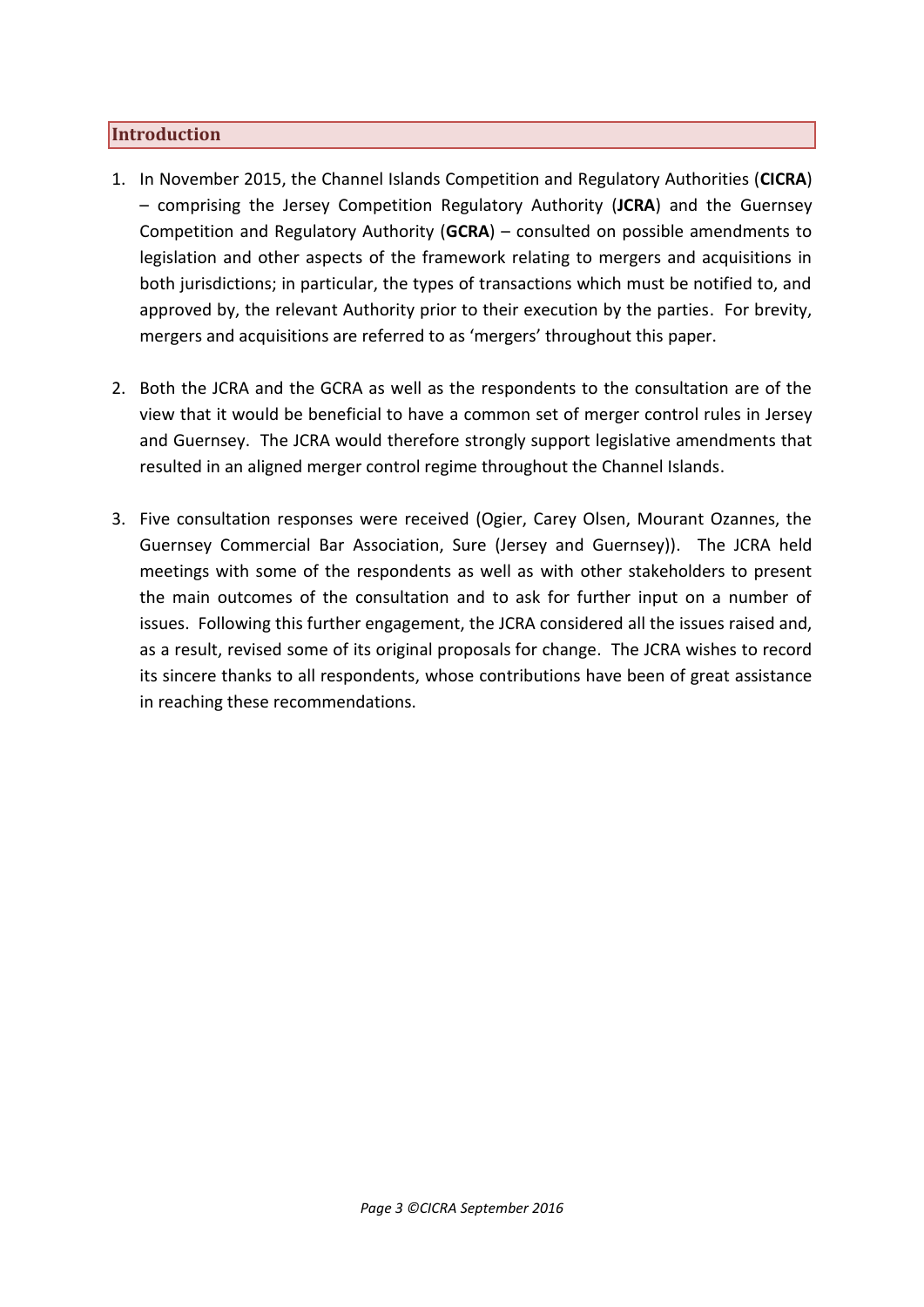#### <span id="page-3-0"></span>**Executive summary**

4. In summary, the recommendations for change to the current regime are:

*Changes to the Competition (Jersey) Law 2005*

- Definition of 'merger and acquisition'
	- o Amend the definition of 'undertaking'
	- $\circ$  Amend the definition of 'ioint venture' qualifying as a merger
	- $\circ$  Create exemptions from the definition of 'merger and acquisition' itself
- Amend the circumstances for automatic voidness for failure to notify.
- Introduce the concept of voluntary filing for certain mergers.

#### *New Competition (Jersey) Order*

- Replace the current 'share of supply or purchase' test with a mandatory local turnover threshold test.
- Adoption of an ability to call in mergers between parties whose turnover falls below this threshold based on a share of supply test.
- In order to prevent a merger being carried out in stages to avoid the mandatory notification requirement, provide that (as is currently the case under the Guernsey system) a merger may be effected by a single transaction or by a series of two or more transactions
- Provide that where a merger consists of the acquisition of a part of a business, only the turnover of that part (and not the turnover of the entire seller's group) is relevant for the calculation of turnover.
- Introduce the ability for a short form merger application process for transactions which are very unlikely to have any discernible impact on local competition.

#### *New CICRA Guidance and Procedures*

- Introduce a short form notification for transactions with no discernible impact on local competition (if not introduced by Order).
- Introduce a formal pre-notification process for all transactions whether the filing is being made on a mandatory or voluntary basis.
- 5. The JCRA's view is that the above amendments would enable it to focus its resources on those mergers that are most likely to give rise to a substantial lessening of competition in Jersey and better balance the common errors of any merger regime, namely the unnecessary review of transactions that present no risk of detriment and the failure to review those transactions that do.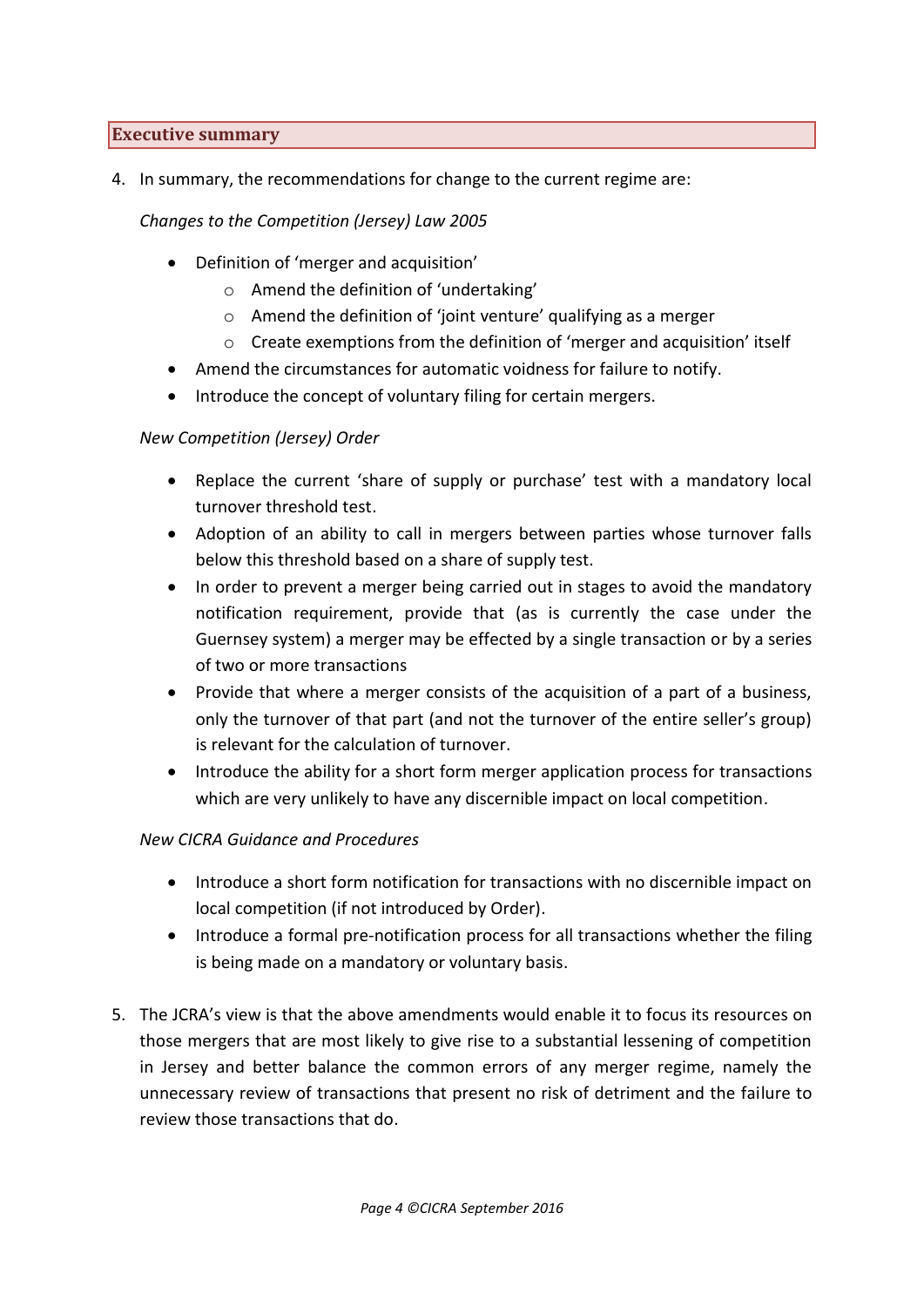- 6. The changes which are being proposed, if accepted, will require amendments to both primary and secondary legislation. It will also be necessary for the JCRA to issue new detailed guidance.
- 7. The recommended changes are set out in more detail in Annex A to this Paper. The JCRA is fully committed to supporting this process both with the appropriate department and Law Draftsmen.

### <span id="page-4-0"></span>**Merger control in Jersey – rationale, current rules & consultation**

- 8. Mergers can bring many benefits to an economy, introducing new management skills and investment and, in many cases, improvements in efficiency through economies of scope and scale. However, mergers may also give rise to a lessening of competition in the market through – for example – increased prices or decreased output. The merger control regime plays a role in that it limits the ability of firms to avoid competition by gaining control of their competitors.
- 9. Many merger control regimes including the Jersey merger control regime therefore seek to filter out and examine those mergers that are most likely to give rise to a substantial lessening of competition. Mergers that are found to pose a serious risk to competition in the market may be subject to conditions or, ultimately, blocked.
- 10. In common with many other developed systems of merger control, the current Jersey regime applies a two-stage assessment process. First, it provides that those mergers which fulfil certain threshold conditions require notification for clearance (the "jurisdictional threshold test"). Second, it provides that the JCRA has the power to prohibit a notified merger if such a merger can be expected to give rise to a substantial lessening of competition (the "substantive test").
- 11. In putting in place the legal framework for a system of merger control, the issue of where to "set the bar" for the jurisdictional threshold test is key. If the bar is set too low, the risk is that many transactions which do not give rise to substantive competition law issues will trigger filing requirements. By contrast, if the bar is set too high, transactions that may be harmful to competition will not be notifiable. Framing an appropriate jurisdictional threshold test is particularly challenging in the context of the economies of the Channel Islands, where there are large (often financial) institutions with high turnover but whose consumer base is not "local" in contrast to smaller businesses with relatively low turnover but potentially significant local market shares.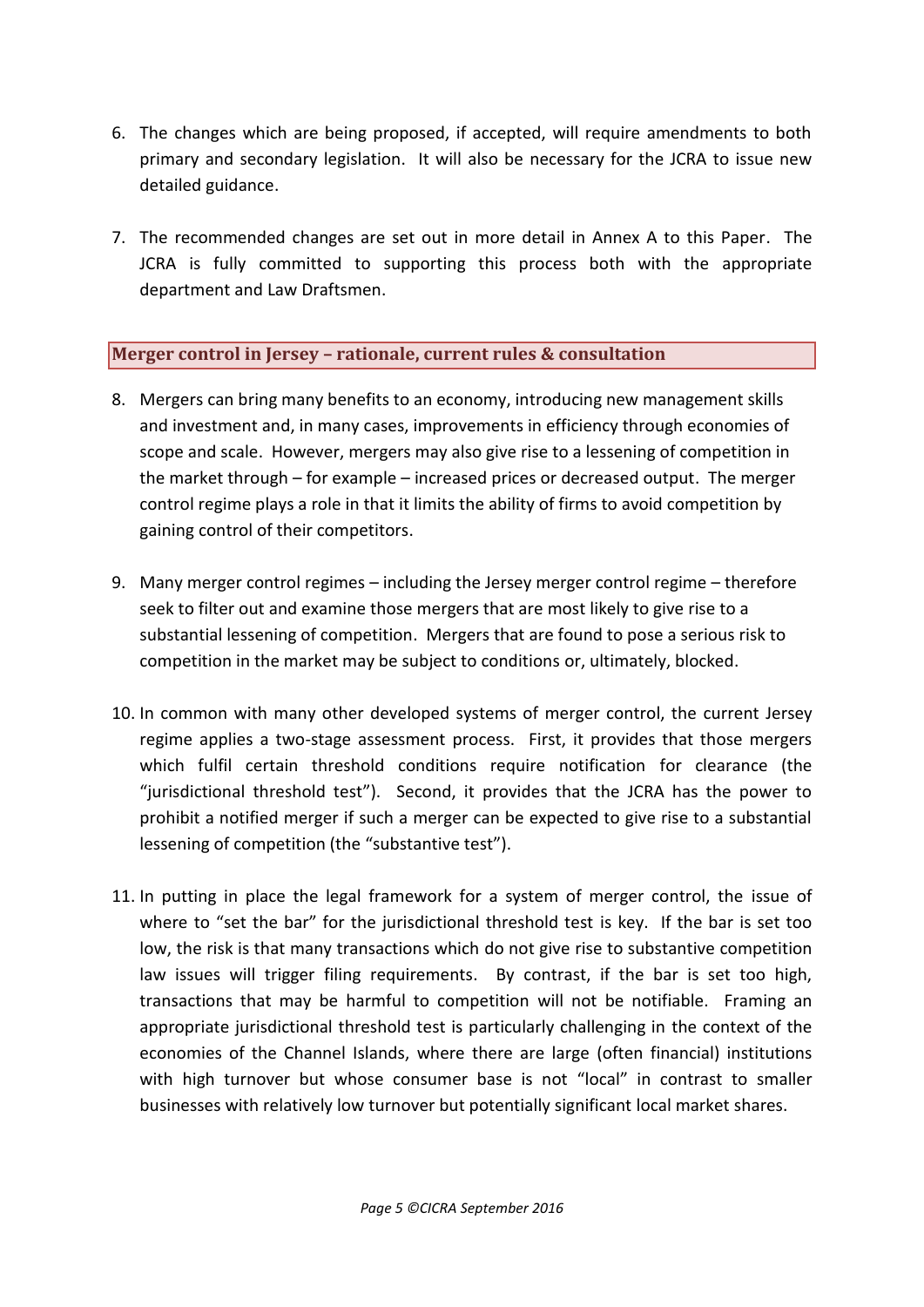- 12. The Jersey regime is out of line with best practice, in that the jurisdictional threshold test is currently based on the parties' so-called "share of supply" of particular goods or services in Jersey. The share of supply test is generally intended to be a flexible test, more commonly used in systems (such as the UK) that operate a voluntary merger filing system $^1$ .
- 13. The use of the share of supply threshold test in Jersey in combination with the provisions of Competition (Jersey) Law 2005 (the **Law**), which provide that a merger that fulfils the jurisdictional threshold conditions but is not notified to the JCRA for clearance is void, has led to a number of practical issues for merging parties, their advisers and the JCRA.
- 14. First, given that the failure to file leads to voidness of the entire transaction, parties and their advisers are understandably keen to determine, with a high degree of confidence, whether or not the jurisdictional threshold test has been met. This is not possible under the current regime, as the flexible nature of the share of supply test by its nature creates considerable uncertainty as to whether the filing requirement is triggered in any given case.
- 15. Second, this uncertainly inevitably leads to many requests for guidance being made to the JCRA by the parties and their advisers, which can be resource intensive and may in any event not give the parties the degree of legal certainty they are seeking.
- 16. Third, the share of supply test itself is broadly drafted catching horizontal, vertical and conglomerate mergers<sup>2</sup>. This means that the JCRA receives a number of applications for clearance in respect of transactions which clearly present no substantive competition law issues.
- 17. In the JCRA's view, a narrower and more objective mandatory jurisdictional threshold test would provide greater confidence to businesses, reduce the need for informal guidance and reduce the number of notifications, allowing the JCRA to focus its time and resources on the most problematic cases.
- 18. In November 2015, the JCRA launched a consultation $3$  on a number of proposed amendments to the mergers and acquisitions regime in Jersey. These proposals sought

 $\frac{1}{1}$ According to the international best practice guidelines (ICN Recommended Practice for Merger Notification and Review Procedures) an objective jurisdictional threshold test based on the parties' turnover is likely to be more appropriate in the context of a mandatory notification regime.

<sup>2</sup> Under the Competition (Mergers and Acquisitions) (Jersey) Order 2010 (the **Order**), horizontal mergers (Article 2), vertical mergers (Article 3) and conglomerate mergers (Article 4) may all trigger the obligation to file.

<sup>&</sup>lt;sup>3</sup> CICRA 15/44 [http://www.cicra.gg/\\_files/Jsy%20Merger%20consultation%201544.pdf](http://www.cicra.gg/_files/Jsy%20Merger%20consultation%201544.pdf)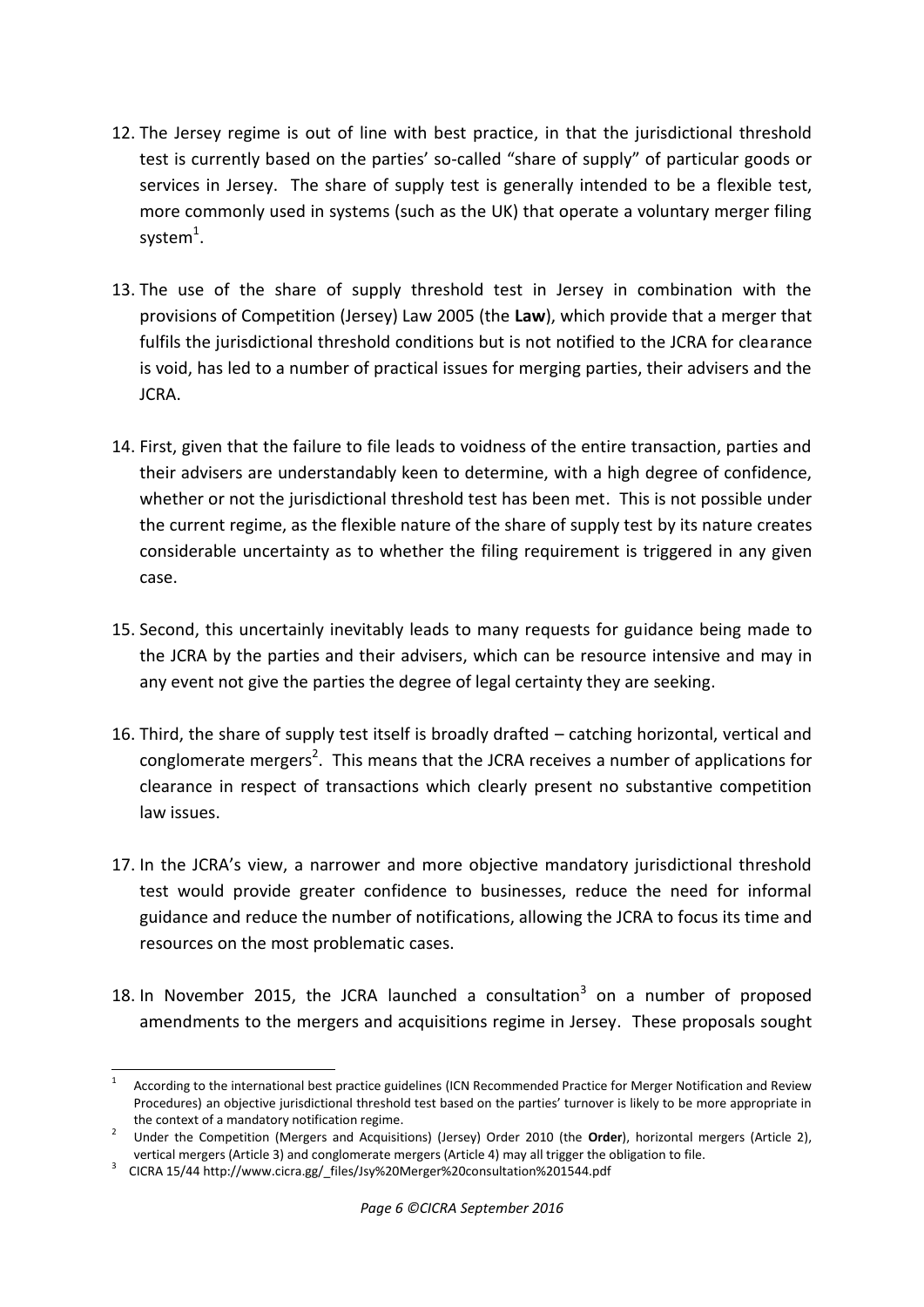to address both the challenges raised by the share of supply test as well as a number of other issues with the regime that had become evident over several years of practical application of the rules by the JCRA and legal practitioners. At the same time, a parallel review was undertaken by the GCRA in Guernsey. The two consultations have thus proceeded simultaneously.

19. In carrying out the consultation, the JCRA has also been mindful of Oxera's report 'A review of Jersey regulatory and competition framework $4$ <sup>,</sup> published in November 2015 by the Government of Jersey, which stated that:

*'The merger regime should be changed so that only mergers that affect the local economy, and which the JCRA can actually do something about, are investigated. It should be possible to move straight to phase 2 with the agreement of the parties. The thresholds and processes should be clear and easy to understand in order to reduce uncertainty for business.'*

- 20. Five responses were received to the consultation, each of which addressed the position in Jersey as well as Guernsey. Further input and discussions took place at a series of meetings held between CICRA and a number of stakeholders in both islands. In general, the respondents were in agreement that there were a number of areas that could be improved and various proposals were also put forward as to how these improvements could be achieved. We have addressed these responses below.
- 21. CICRA and the respondents were also of the view that it would be beneficial to have the same regime in both Jersey and Guernsey. The JCRA and GCRA therefore propose to recommend that any legislative amendments made in light of the consultations result in an alignment of the regimes across these two islands.

### <span id="page-6-0"></span>**Proposed Amendments**

- 22. For the reasons explained above, the JCRA suggests that the current *mandatory* 'share of supply' test should be replaced by a jurisdictional threshold test based on the parties' turnover in the Channel Islands and in Jersey.
- 23. In addition, the JCRA proposes that an optional review is available to the JCRA based on a 'share of supply' test to mitigate risks presented by a turnover test in a small island economy based on our experience of such a threshold in Guernsey. This combination of a mandatory turnover test and a voluntary share of supply test would, in the JCRA's

 $\frac{1}{4}$ [http://www.oxera.com/getmedia/17401ec0-3dba-44f0-8b7e-cbc83208042e/A-review-of-the-Jersey](http://www.oxera.com/getmedia/17401ec0-3dba-44f0-8b7e-cbc83208042e/A-review-of-the-Jersey-regulatory-and-competition-framework.pdf.aspx?ext=.pdf)[regulatory-and-competition-framework.pdf.aspx?ext=.pdf](http://www.oxera.com/getmedia/17401ec0-3dba-44f0-8b7e-cbc83208042e/A-review-of-the-Jersey-regulatory-and-competition-framework.pdf.aspx?ext=.pdf)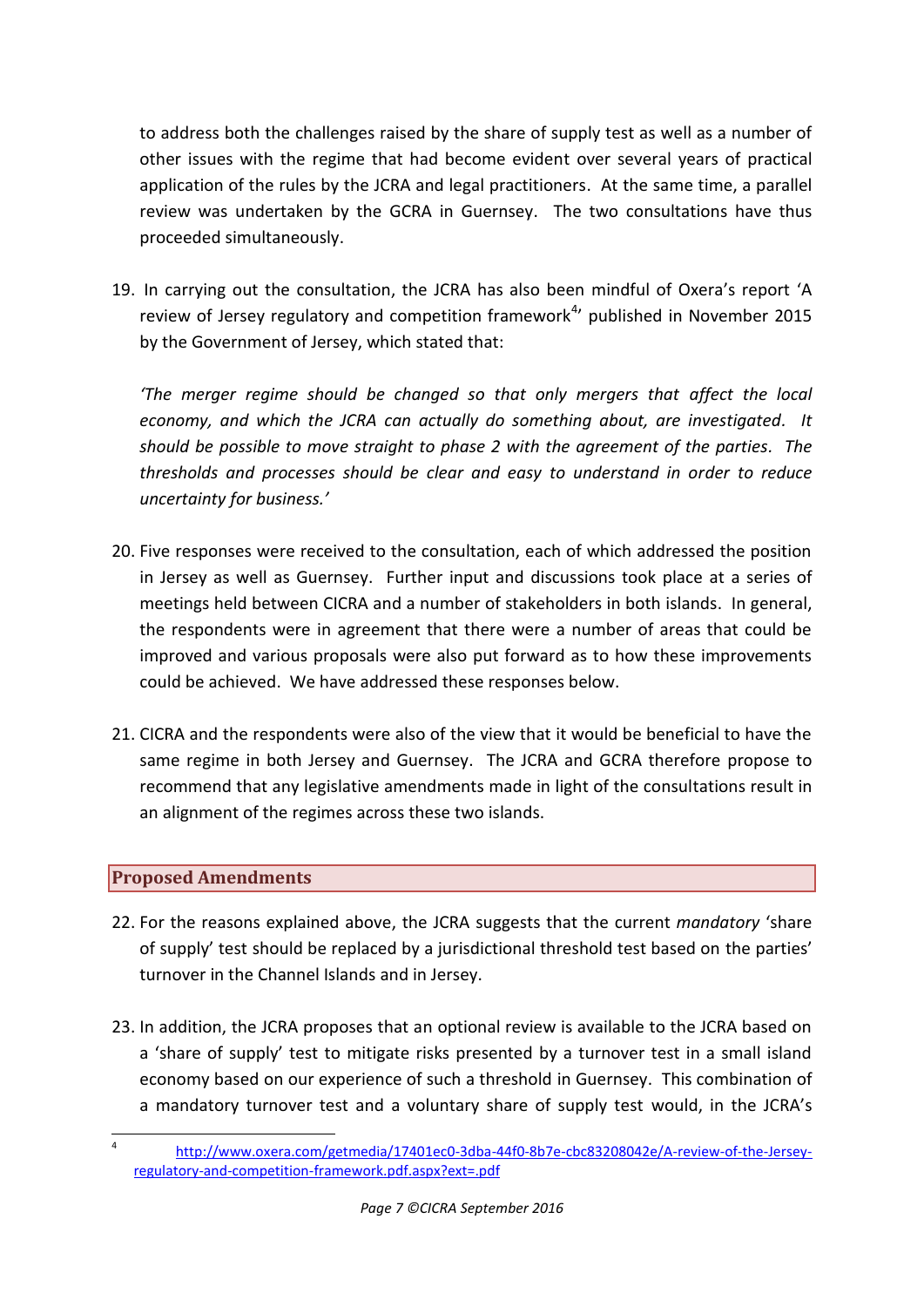view, best capture those mergers with the greatest likelihood of substantially lessening competition in Jersey.

24. The recommended changes to the merger control regime are outlined in detail below. No attempt has been made at this stage to describe definitively what changes to legislation are required to achieve these; however a suggested approach has been outlined in Annex A.

## <span id="page-7-0"></span>*A: EUROPEAN COMPETITION LAW*

- 25. Jersey merger control rules draw heavily on concepts contained in the EU Merger Regulation<sup>5</sup> (EUMR) and accompanying guideline<sup>6</sup> (the **Consolidated Jurisdictional Notice**).
- 26. Article 60 of the Law provides that, so far as possible, questions arising in relation to competition must be dealt with in a manner that is consistent with the treatment of corresponding questions arising under EU competition law. Article 60 does not however prevent the JCRA from departing from EU law principles where this is appropriate in light of the particular circumstances in Jersey; EU jurisprudence is therefore treated as persuasive but not binding.
- 27. If the proposals put forward by the JCRA are introduced, the Jersey merger regime will become aligned to a greater degree with the EUMR than is currently the case. The JCRA therefore consulted on whether sections of the EUMR and/or the Consolidated Jurisdictional Notice should be incorporated into either legislation or revised Guidelines.
- 28. All respondents were of the opinion that, where appropriate, sections of the Consolidated Jurisdictional Notice should be incorporated into revised CICRA Guidelines and that where there are differences in language between the EUMR and legislation in Jersey, CICRA should clarify its position in the Guidelines.
- 29. CICRA therefore proposes to issue a new merger control guideline. This will refer to the Consolidated Jurisdictional Notice where appropriate but will also highlight where there are differences between the EU and Jersey regimes, for example, with regard to certain local financial structures where there is no European equivalent.

 5 Council Regulation (EC) No 139/2004 of 20 January 2004 on the [control of concentrations between undertakings, OJ](http://eur-lex.europa.eu/LexUriServ/LexUriServ.do?uri=CELEX:32004R0139:EN:NOT) L 24/1, 29.01.2004.

<sup>&</sup>lt;sup>6</sup> Commission Consolidated Jurisdictional Notice under Council Regulation (EC) No 139/2004 on the control of concentrations between undertakings, OJ C 95/1, 16.4.2008.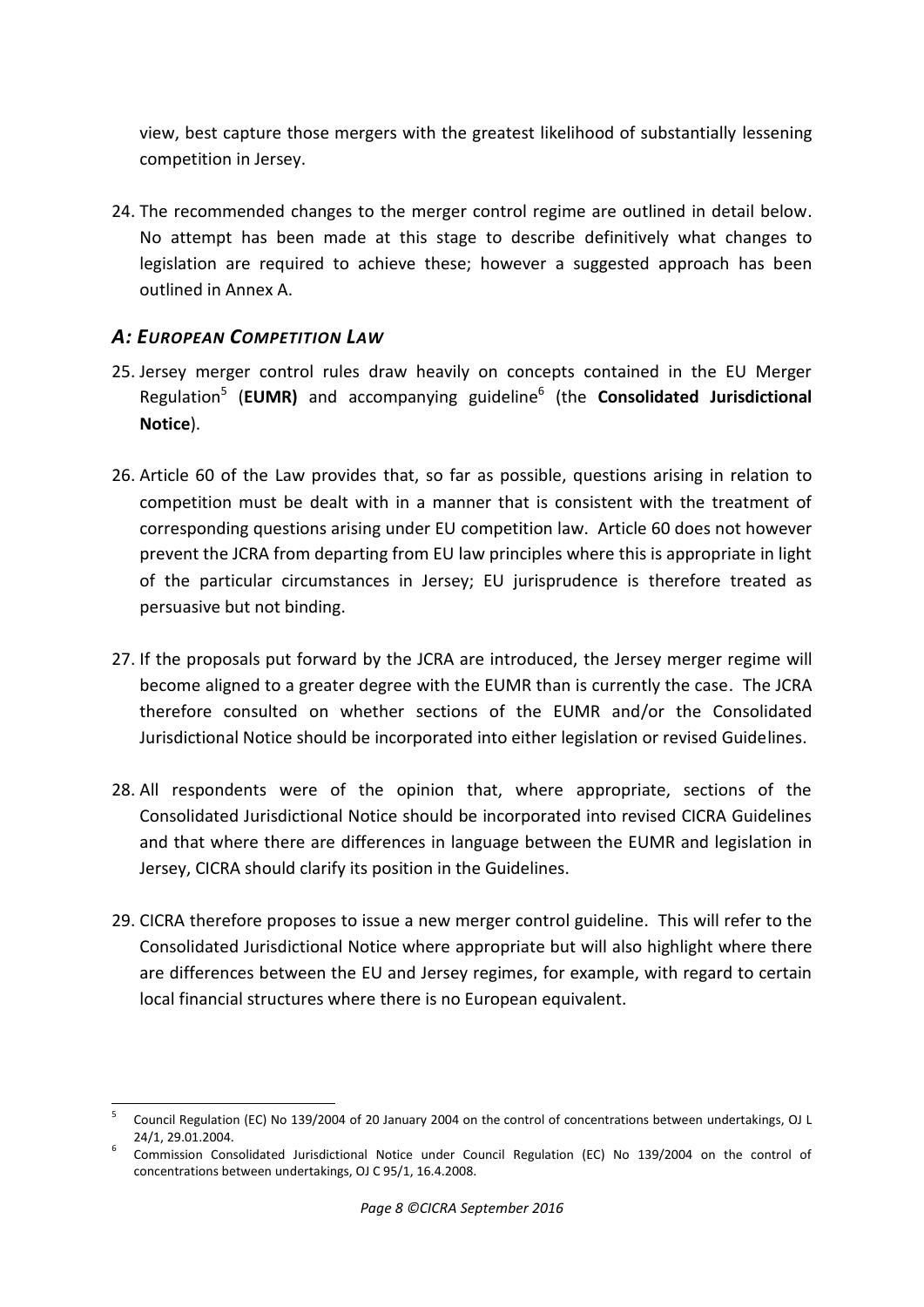## <span id="page-8-0"></span>*B: 'UNDERTAKING'*

- 30. Unlike in Jersey (and Guernsey), the term 'undertaking' is not defined in European legislation. EU case law has defined an "undertaking" as: *'every entity engaged in economic activity, regardless of its legal status or the way in which it is financed'*<sup>7</sup> .
- 31. The purpose of a regime of merger control rules is to regulate, in advance, the impact of mergers on the competitive structure of markets<sup>8</sup>. Mergers involving a business that is not a legal person (e.g. a "going concern" or a collection of assets, personnel and goodwill to which turnover can be attributed) may affect the competitive structure of markets irrespective of legal form, in the same way as can mergers between legal persons. Using a purposive, flexible definition of "undertaking", as is applied under the EUMR $<sup>9</sup>$ , allows a competition authority to review mergers between businesses,</sup> irrespective of the legal form of the undertakings involved.
- 32. Under the Jersey Law, 'undertaking' is defined as: *'a person who is carrying on a business and includes an association, whether or not incorporated, that consists of or includes such persons'.*
- 33. Respondents to the consultation stated that defining an "undertaking" as a "person" may lead to an unnecessarily narrow interpretation of the concept of "undertaking", which does not adequately capture all mergers that may affect the competitive structure of markets. CICRA notes that it has received numerous requests for informal guidance on this point.
- 34. The JCRA therefore proposes the definition of undertaking as set out in the Law is changed. This may be achieved by amending the current definition to bring it into line with the EU case law definition or by removing the definition from the Law and leaving CICRA to develop the point in a new guidance document. This position was generally accepted by all respondents to the consultation.

## <span id="page-8-1"></span>*C: 'UNDERTAKINGS CONCERNED'*

35. The Competition (Mergers and Acquisitions)(Jersey) Order 2010 (the **Jersey Order**) refers to both the "undertakings involved in the proposed merger or acquisition" (Article 3(1)) and "the parties to the proposed merger or acquisition" (Article 4). This creates uncertainty when determining the share of supply, as it is not clear exactly which

 7 Case C-41/90*Höfner and Elser* v *Macrotron GmbH* [1991] ECR I-1979.

<sup>8</sup> See, for example, paragraph 4 of the judgment of the Supreme Court in *Société Coopérative de Production SeaFrance SA* v. *The Competition and Markets Authority et al* [2015] UKSC 75.

<sup>&</sup>lt;sup>9</sup> And the Enterprise Act 2002 in the UK, which uses the parallel term "enterprise", which is defined in a way very similar to "undertaking" under the EU rules.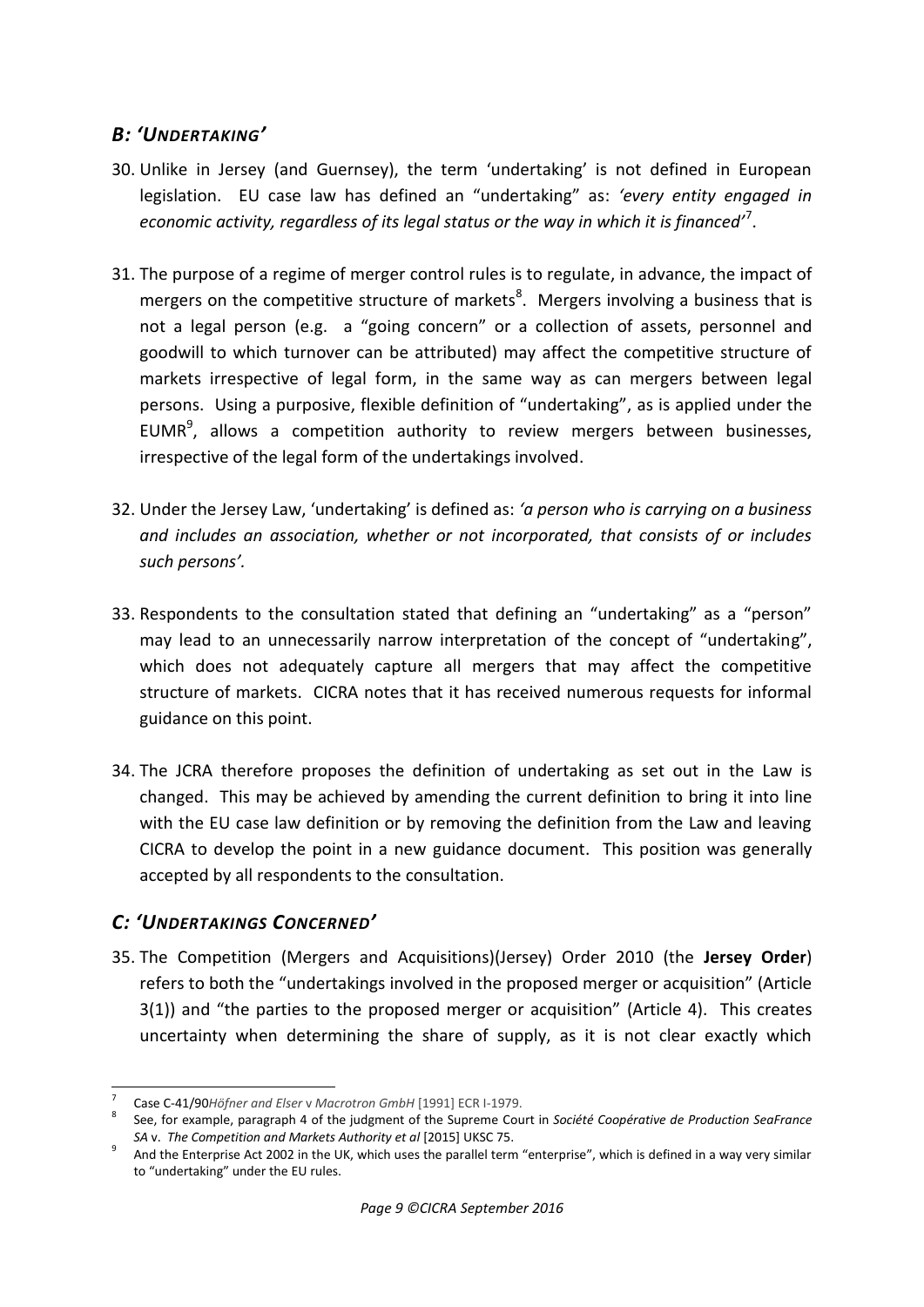"undertakings" are relevant for the purposes of the assessment. These terms may be expected to give rise to similar problems if the turnover test is adopted.

- 36. The JCRA proposes that the term "undertakings concerned", should be used consistently throughout the rules instead of the above terms. The concept of "undertakings concerned" is well developed under the EUMR. Adopting this concept into Jersey law will make clear that third parties who are "involved" in the transaction (e.g. a company financing the acquisition) but which are not "concerned" with the transaction will be excluded from the share of supply/turnover calculations.
- 37. The Consolidated Jurisdictional Notice contains further detail regarding the concept of "undertaking concerned". It is proposed that the new CICRA Guidelines will incorporate or refer to this section of the Consolidated Jurisdictional Notice $10$ , developing it as necessary for the particular circumstances of Jersey. This approach was supported by respondents to the consultation.

## <span id="page-9-0"></span>*D: JOINT VENTURES*

- 38. Article 2(5) of the Law provides that a merger or acquisition occurs, for the purposes of the Law, on the creation of a joint venture. A joint venture is defined as a business activity carried on jointly by two or more persons, or by a company controlled by two or more persons and set up to carry on that joint activity.
- 39. This wide definition of "joint venture" is capable of catching joint ventures that are no more than contractual arrangements between two parties to co-operate (e.g. research and development agreements; joint production agreements) $^{11}$ . Such contractual joint ventures do not bring about a lasting change in the structure of the market, which is generally considered to be the essence of a merger.
- 40. The JCRA therefore recommends that the definition in Article 2(5) is amended so that only joint ventures bringing about a lasting change in the structure of the market fall within its scope. One way of achieving this would be to adopt the concept of the "full function joint venture", which is a developed concept under the EUMR encompassing the creation of a joint venture that performs "on a lasting basis all the functions of an autonomous economic entity". The JCRA would favour the adoption of this definition $^{12}$ .

<sup>-</sup> $10$  Paragraphs 132-156.

<sup>11</sup> Concerns about the wide definition given to "joint venture" have been raised with CICRA in respect of the equivalent provisions in Guernsey (the Competition (Guernsey) Ordinance, 2012 (the **Ordinance**) s.61(3)(b), (4)).

<sup>12</sup> At least one respondent to the consultation stated that if the concept of the full function joint venture were to be adopted, the rules should also provide that only the creation of a jointly controlled full function joint venture would amount to a merger. The JCRA considers that the requirement of joint control is (at least) implicit in the existing Law, but this point could be clarified if this was considered to be necessary.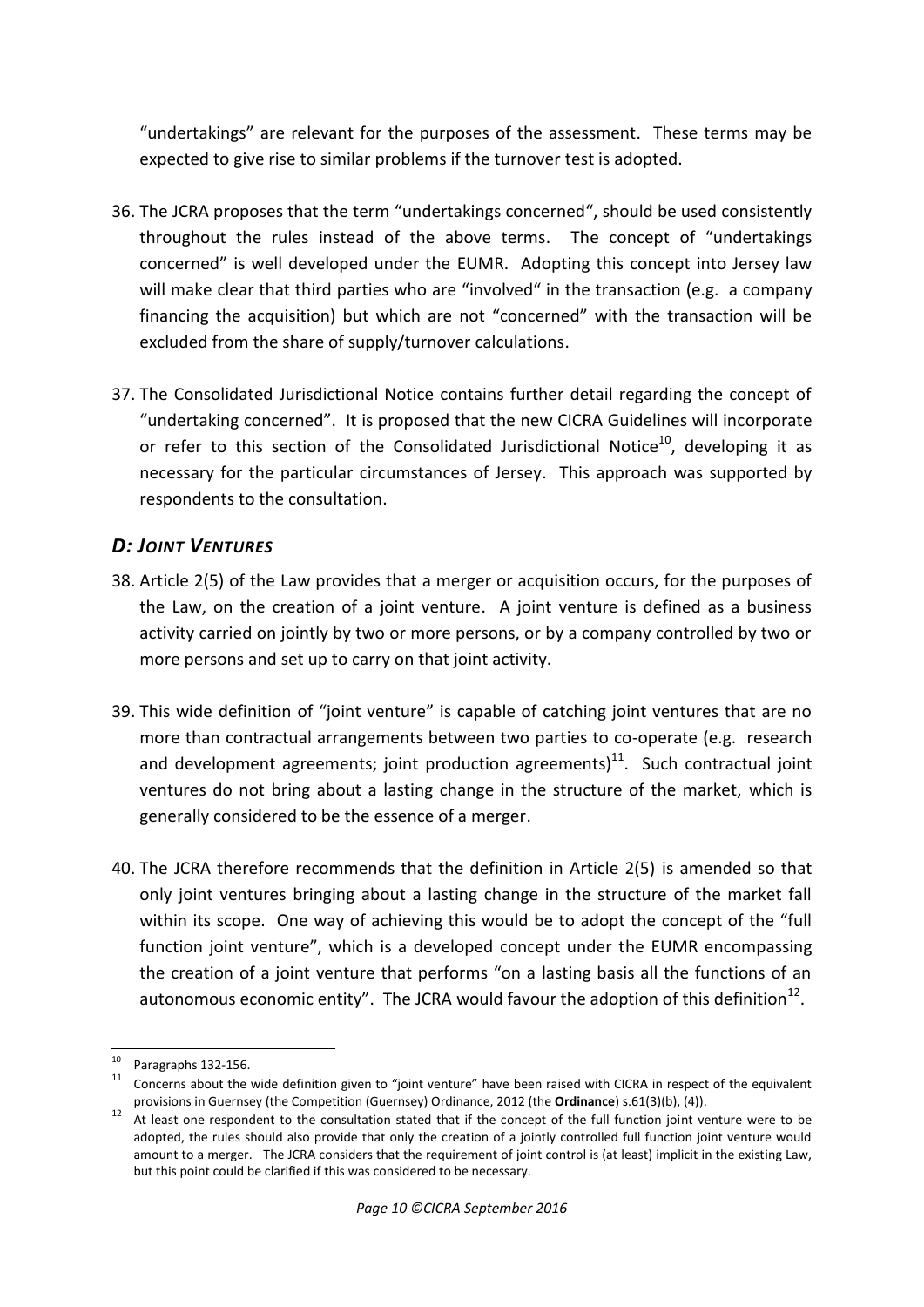## <span id="page-10-0"></span>*E: EXCEPTIONS*

- 41. The consultation asked respondents to comment on the types of transactions which might be exempted from the definition of 'mergers and acquisitions' for the purposes of merger control. In addition to those proposed by the JCRA, a wide range of suggestions were made. Many of these suggestions are based on concerns which have been addressed in other parts of the JCRA proposals, such as the creation of a joint venture which is not "full function". Another suggestion, which was to exempt mergers that affect only Jersey's export markets, can be adequately dealt with through guidance that makes clear that the turnover/share of supply test applies only to turnover through sales to/supplies made to persons in Jersey.
- 42. The JCRA however proposes that three exceptions to the definition of a merger are included, reflecting those in Article 3 of the EUMR, namely:
	- *a. Credit institutions or other financial institutions or insurance companies, the normal activities of which include transactions and dealing in securities for their own account or for the account of others, hold on a temporary basis securities which they have acquired in an undertaking with a view to reselling them, provided that they do not exercise voting rights in respect of those securities with a view to determining the competitive behaviour of that undertaking or provided that they exercise such voting rights only with a view to preparing the disposal of all or part of that undertaking or of its assets or the disposal of those securities and that any such disposal takes place within one year of the date of acquisition; that period may be extended by the [JCRA] on request where such institutions or companies can show that the disposal was not reasonably possible within the period set;*
	- *b. Where control is acquired by an office-holder according to [Jersey law] relating to liquidation, winding up, insolvency, cessation of payments, compositions or analogous proceedings;*
	- *c. Where the operations are carried out by the financial holding companies… provided however that the voting rights in respect of the holding are exercised, in particular in relation to the appointment of members of the management and supervisory bodies of the undertakings in which they have holdings, only to maintain the full value of those investments and not to determine directly or indirectly the competitive conduct of those undertakings.*
- 43. The exceptions listed would be excluded from the scope of application of the merger rules altogether. The ability of the JCRA to grant Exemptions under Article 9 and that of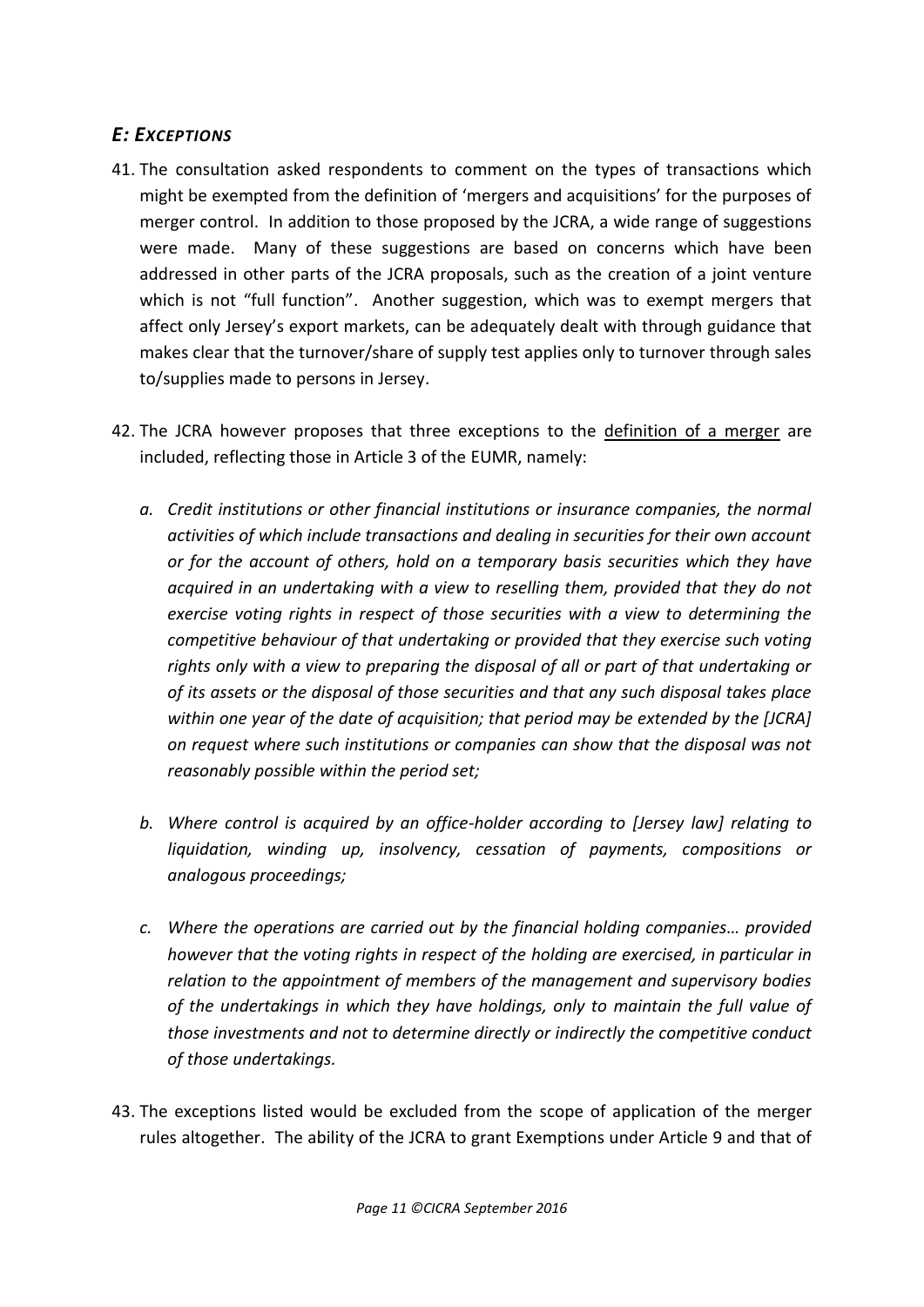the Minister to grant Exemptions under Article 23 of the Jersey Law would remain unchanged.

44. The categories identified above could be the subject of a Block Exemption as an interim position given that the recommendation itself requires a change to primary legislation.

## <span id="page-11-0"></span>*F: ADOPTION OF A LOCAL TURNOVER TEST*

- 45. The most significant change proposed to the Jersey merger control regime is the introduction of a local turnover test as the criterion for when JCRA approval for a merger is required. The use of local turnover offers to some extent a proxy for the significance of a merger to the local economy. Given this, the JCRA consider that the introduction of a local turnover test, which reflects the joint and individual turnover of all the undertakings concerned is an appropriate approach for Jersey.
- 46. Transactions involving businesses with smaller local turnover do not generally present a material threat to competition as the entry barriers for such businesses are usually low. However, in order to ensure that any potentially problematic mergers below the turnover threshold would be reviewable, in those instances where concentration in the affected market/s might present risks, but the mandatory notification thresholds are not reached, an additional voluntary notification regime, which the JCRA envisages being applied on an exceptional basis only, is recommended and described in a subsection below.
- 47. Respondents to the consultation were supportive of the turnover thresholds proposed.

<span id="page-11-1"></span>LOCAL TURNOVER

- 48. The JCRA considers that adopting a local turnover test is consistent with international best practice, is more appropriate for a mandatory filing regime such as Jersey's and addresses issues in relation to an absence of objectively quantifiable criteria, making it easier for merging parties to know whether they should notify. This approach was supported by all respondents to the consultation.
- 49. There is extensive discussion in the EC Merger Regulation and Consolidated Jurisdictional Notice regarding the concept of 'turnover'. In particular, the Consolidated Jurisdictional Notice makes clear that turnover arises in the place where an undertaking's customer is located, thereby ensuring that a competition authority only has jurisdiction to review a merger to the extent that it has a local economic impact. So, for example, if a Jersey company makes a sale to a UK consumer, the turnover generated through that sale would be deemed to be UK turnover rather than Jersey turnover. The JCRA would propose to make reference to the Consolidated Jurisdictional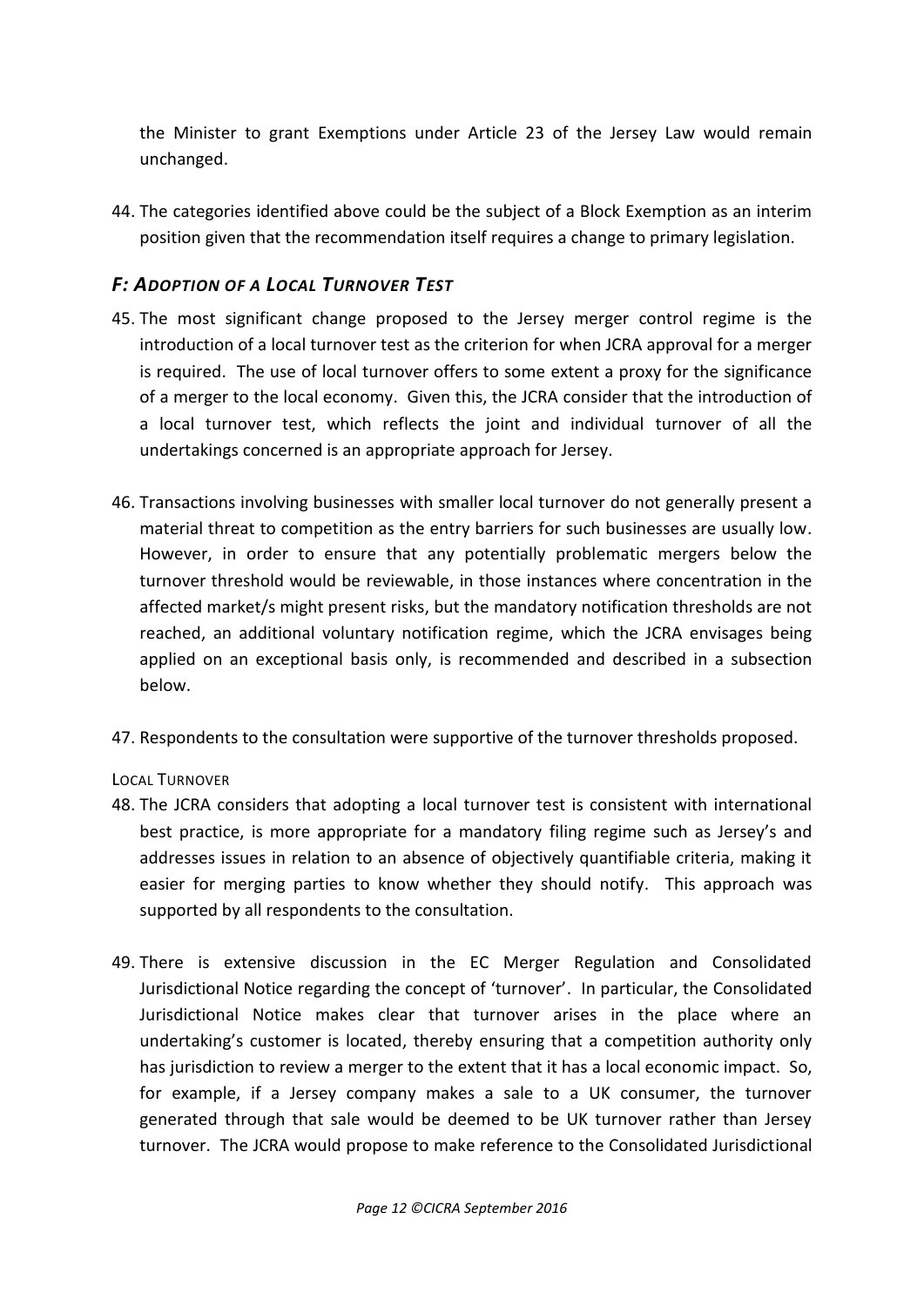Notice<sup>13</sup> in its revised Guidelines, as well as giving practical examples based on its experience of applying the turnover rules in Guernsey.

50. If this proposal is adopted, in order to prevent a merger being carried out in stages to avoid the mandatory notification requirement, the Order would need to include provisions specifying that two or more transactions between the same undertakings which took place within a two year period would be treated as a single transaction. A provision making clear that where a merger consisted of the acquisition of parts of a business, only the turnover relating to the part of the business being acquired should be taken into account, would also be required $^{14}$ .

<span id="page-12-0"></span>FINANCIAL INSTITUTIONS, CREDIT INSTITUTIONS, AND INSURANCE UNDERTAKINGS

- 51. As an exception to the above principle, namely that the turnover of a business arises where its customer is located, the turnover of financial institutions, credit institutions and insurance undertakings is deemed to arise (in broad terms) in the location where the supplier is based. This is international practice and this approach is taken because these undertakings do not make "sales" to "customers" in the same way that normal trading entities  $do^{15}$  and so it is not possible to attribute turnover to customers' location in any meaningful way. The location of the business entity is therefore used.
- 52. The experience of the GCRA in Guernsey is pertinent to any changes to the Jersey framework in this regard: While the Guernsey merger regime follows the EU approach in determining the turnover of the above mentioned institutions, the definition that has been given to the term "financial institution" is different to that used under the EU rules. It is extremely broad, encompassing a wide range of providers of financial services not generally treated as financial institutions in merger regimes. This has led to transactions becoming notifiable to the GCRA on the basis of turnover generated by these financial service providers from sales made to customers outside of Guernsey where there is no possibility of the transaction having any impact on competition in Guernsey. CICRA has consulted on these provisions in its parallel review of Guernsey merger control rules and respondents in Guernsey strongly supported narrowing the definition of "financial institution" used under the Guernsey rules.
- 53. The JCRA therefore proposes that, should the turnover jurisdictional threshold test be adopted in Jersey, that the turnover of financial, credit and insurance institutions should

 $13$ In particular, paragraphs  $157 - 202$ .

 $14$  A similar provision is contained in Article 5(2) of the EUMR.

<sup>15</sup> For example, a bank earns revenue from the spread between deposit rates and lending rates, rather than from the sale of products to customers.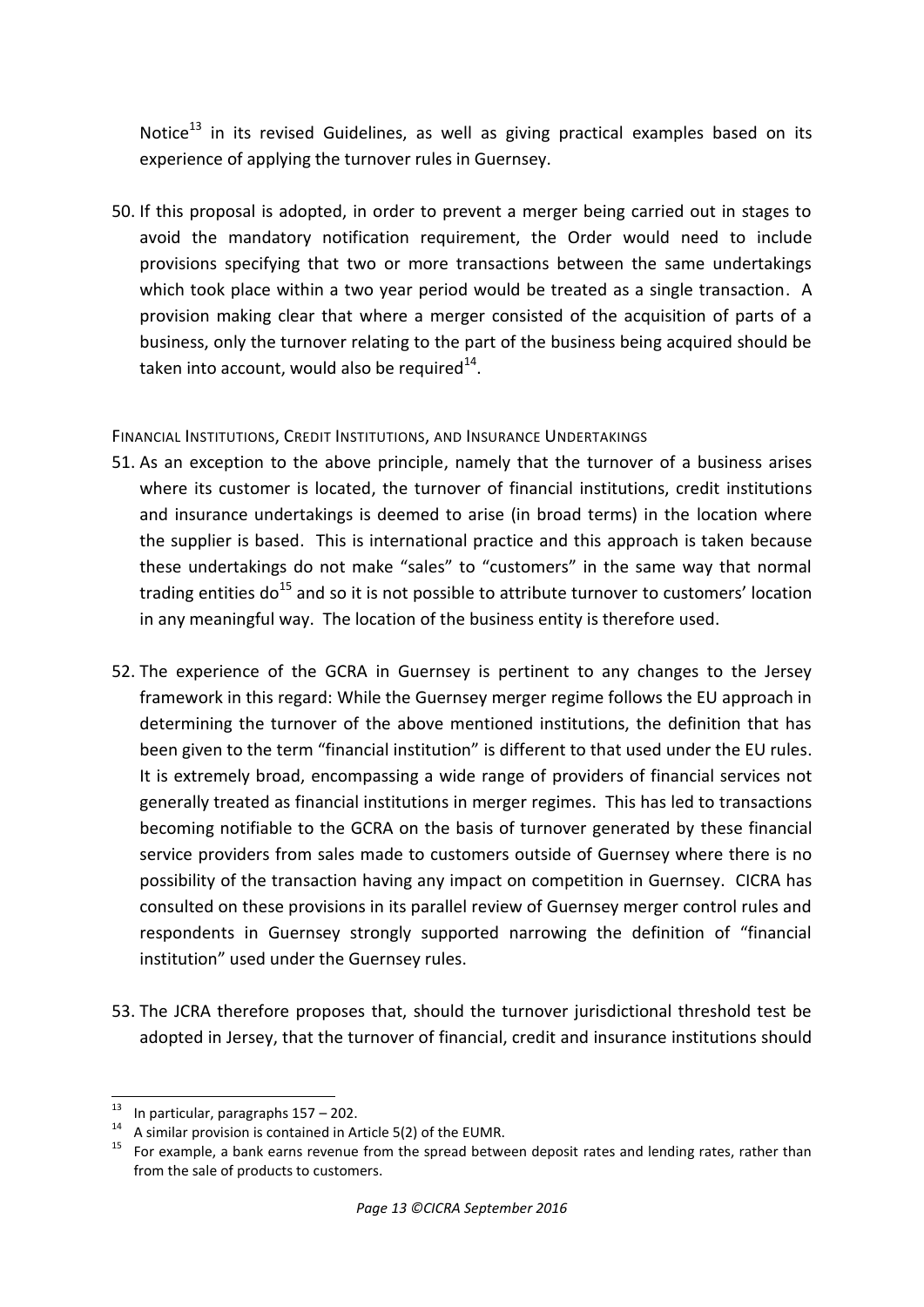be calculated in the same way as under the EUMR and the EUMR definitions of these institutions adopted. This proposal was supported by respondents to the consultation.

### <span id="page-13-0"></span>THRESHOLDS

- 54. The consultation expressed a provisional view, which was supported by all respondents to the consultation, that the Jersey Order should be amended to provide that a merger or acquisition would be subject to mandatory notification if:
	- a. The combined aggregated annual turnover in the Channel Islands of the 'undertakings concerned' in a transaction exceeds £5 million; and
	- b. The annual 'local' turnover in Jersey of each of at least two 'undertakings concerned' exceeds £2 million.
- 55. The proposed notification test has two limbs: one based on the combined turnover of the 'undertakings concerned' in the Channel Islands<sup>16</sup> and the other based on at least two of the 'undertakings concerned in Jersey'. This format is used in merger control regimes in many other jurisdictions and was supported by all respondents to the consultation.
- 56. In moving to a 'dual limb' turnover threshold, the JCRA has considered whether the reference to the total Channel Islands turnover should be removed. However, on balance, the JCRA's recommendation is that the dual limb test is appropriate for three reasons. First, the individual turnover limb ensures that only transactions between parties that each achieve a significant degree of local turnover will be notifiable. Second, the Channel Islands wide turnover element ensures that transactions involving very small businesses are not captured inappropriately by the regime. Third, whilst the Channel Islands do not form a common market from a legal standpoint, their geographic proximity, significant transport and communication links and historic ties increasingly mean that the next closest competitors to many firms based in one Bailiwick are likely to be those in the other. Certainly the tendency for firms to operate across the Channel Islands means that entities with a significant presence in Guernsey are often more credible potential competitors than those based further afield.

### <span id="page-13-1"></span>*G: ADOPTION OF AN ABILITY TO REVIEW BASED ON A SHARE OF SUPPLY TEST*

57. Based on CICRA's experience of applying the merger control rules in both Jersey and Guernsey, it notes that there may, exceptionally, be transactions in small but concentrated markets which would not be caught by the turnover provisions described above but which might nevertheless have the potential to substantially lessen

**<sup>.</sup>**  $16$  I.e. the whole of the Bailiwicks of Guernsey and of Jersey.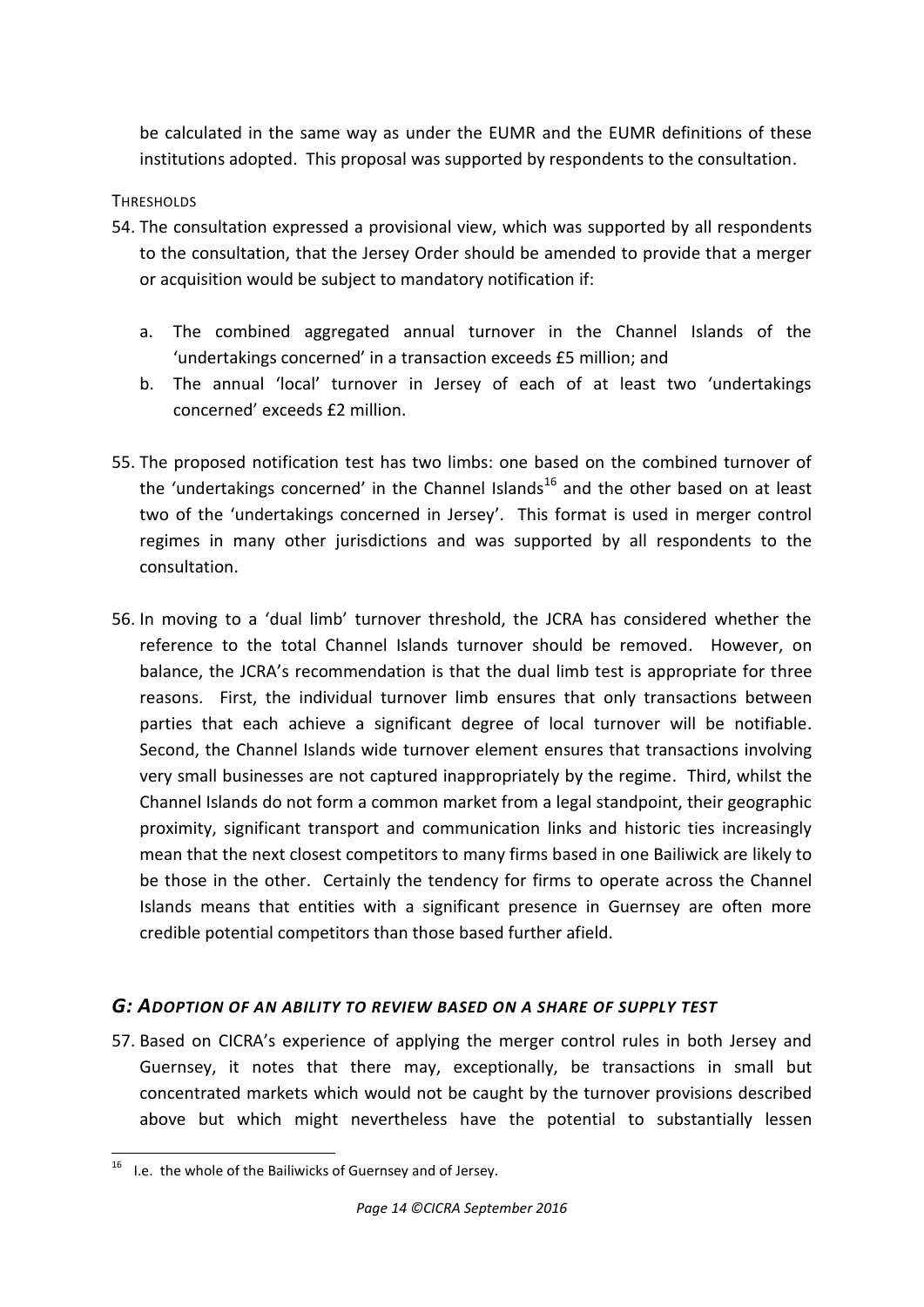competition in Jersey. To address this issue, the JCRA proposes that it should retain the ability to review such transactions even though the mandatory turnover thresholds are not met.

- 58. The JCRA's power to call such transactions in for review, which it would expect to exercise only rarely, would be based on a share of supply test, which would complement the mandatory turnover threshold test. This would provide that, for transactions which do not meet the turnover threshold, the JCRA would have a short period of time<sup>17</sup> during which it could call the transaction in for review if specified share of supply thresholds were met.
- 59. Law firm respondents were not generally supportive of this proposal. In particular, it was considered that parties to transactions would have to consider two tests instead of just one, which in turn could create cost, complexity and delay. Further, it was considered that the introduction of such a test would defeat the two main objectives of the turnover test, namely objectivity and certainty.
- 60. The JCRA has taken account of these concerns, and discussed them further with respondents. In the JCRA's view, a voluntary share of supply test, alongside a mandatory turnover test is particularly well suited to the circumstances of the Channel Islands. This is because it allows the JCRA to call in for review transactions in low value but concentrated markets, without the mandatory filing threshold being lowered to a level that would lead to an unacceptably large number of transactions becoming notifiable. As a means of balancing the advantages and disadvantages of any notification threshold, it is the JCRA's view that this approach strikes the appropriate balance and complements a mandatory turnover based merger regime. As mentioned above, the JCRA would only expect to use this power in exceptional circumstances. The JCRA therefore recommends this change.

## <span id="page-14-0"></span>*I: INTRODUCTION OF A PRELIMINARY REVIEW PROCESS*

61. The current Guernsey merger control regime provides a 'fast track' for transactions which are merely 'technical' filings and where there are clearly no substantive issues to be considered. This process is known as preliminary review. The Guernsey consultation asked for respondents' views on whether the preliminary review should be made available in respect of transactions other than those involving financial, credit and insurance undertakings. Respondents were strongly in favour of this approach.

<sup>17</sup> Similar provisions in the UK's Enterprise Act 2002 give the Competition and Markets Authority a period of four months from when it knew or reasonably should have known of the transaction to open an investigation.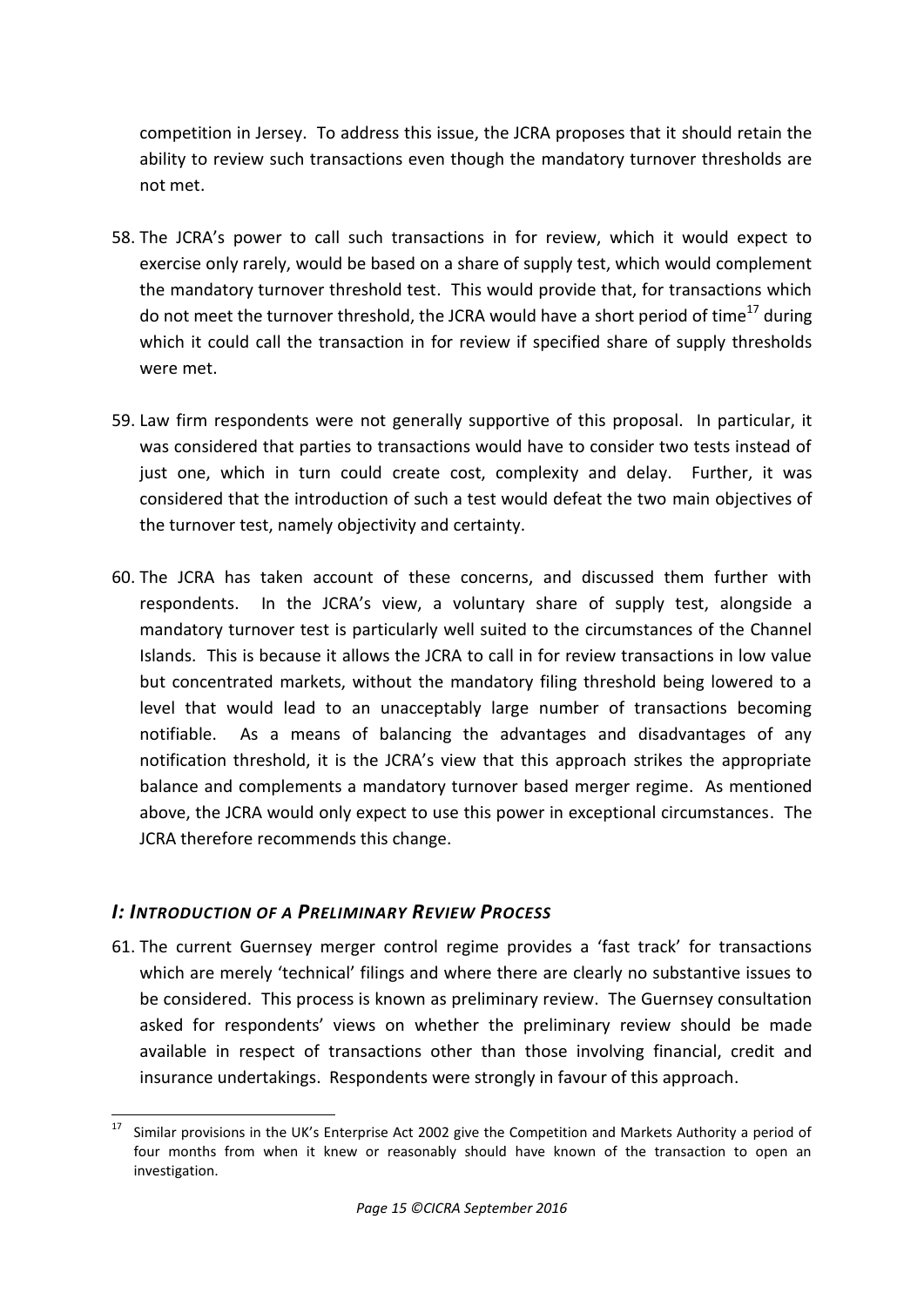- 62. Initially, the consultation proposed extending the current system in Guernsey to a wider range of sectors, and introducing the same regime in Jersey. However, as a result of the consultation and other discussions, the JCRA is now proposing an alternative solution. This has been generally very well received in discussions with those who responded to the consultation.
- 63. The JCRA therefore proposes the introduction of a new 'short form' merger application in Jersey<sup>18</sup>. This would be available for all submissions, regardless of the sector involved, where it is clear that the JCRA is unlikely to have concerns with the transaction. The appropriateness of this type of submission would be assessed during pre-notification (see below).
- 64. A short form notification would be subject to a shorter timetable for approval, and at a lower cost than a full submission. The JCRA would reserve the right to require a full submission should concerns arise during the assessment of the short form.
- 65. This will not necessarily require a change to legislation as the procedure for notification of a merger falls within the remit of the JCRA under Article 21 of the Jersey Law. Alternatively, since the preliminary review process is provided for in secondary legislation in Guernsey, similar provision could be made in a new Order in Jersey.

## <span id="page-15-0"></span>*J: PRE NOTIFICATION REQUIREMENT*

- 66. In order to support the changes above, the JCRA proposes to introduce a formal prenotification requirement for all notifiable transactions requiring the merging parties to submit a draft merger application form to the JCRA in all cases. The JCRA would review this to assess whether any further information or clarification was required. Once the JCRA deemed the merger application form to be complete, the merging parties would be informed, a formal notification would be made, and the consultation and assessment period would begin to run. The JCRA anticipates that this would help the notification process to run more smoothly and efficiently, since the need to 'stop the clock' during the assessment period in order to request further information from the merger parties would be greatly reduced or removed as would the amount of time taken up with theoretical merger scenarios.
- 67. Introducing formal pre-notification does not require a change to legislation, but is included in this paper for completeness.

**<sup>.</sup>** A parallel change would be made to the Guernsey regime.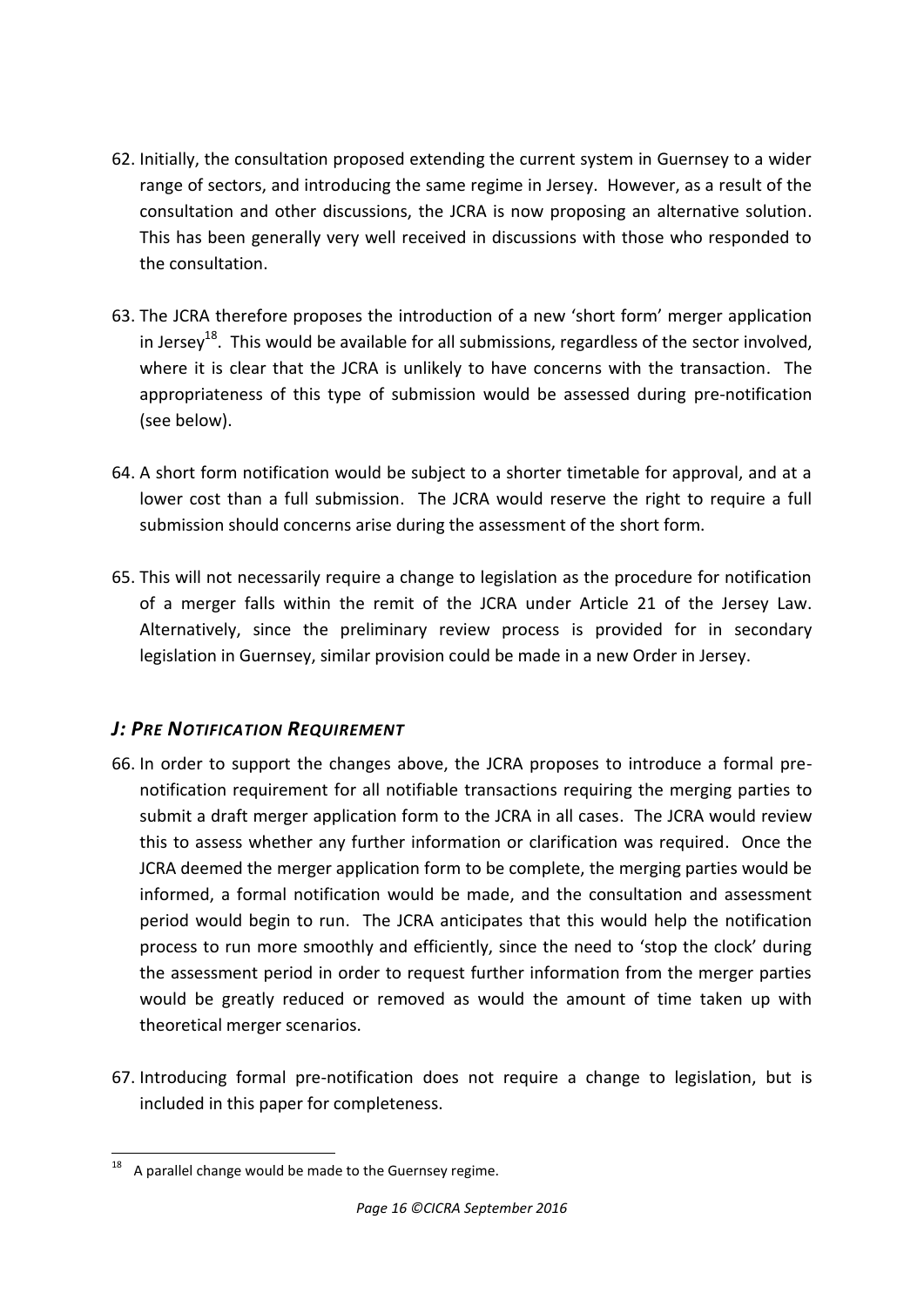## <span id="page-16-0"></span>*K: FAILURE TO OBTAIN PRIOR CLEARANCE*

- 68. As the Law stands in Jersey, transactions are automatically ineffective to pass title (i.e. void) if they meet the conditions of the jurisdictional threshold test but are not notified to and approved by the JCRA. There is no provision for retrospective approval by the JCRA in the event that, after completion of a transaction, it is found that it should have been notified. This is so even where the transaction gives rise to no substantive competition law issues.
- 69. Respondents to the consultation indicated that this automatic voidness provision is a significant issue for merging parties and their legal advisers, particularly in the context of a regime that uses a flexible share of supply test as its jurisdictional threshold. Providing that un-notified mergers are void, irrespective of their substantive impact on competition, may be perceived as a disproportionately harsh sanction, which understandably gives rise to an extremely cautious approach by parties and their legal advisers who may prefer to make "failsafe" notifications rather than running the risk of their transaction being declared void. In turn, this increases the burden placed on the JCRA which has, in a number of cases, been asked to provide advice on whether substantively unproblematic transactions are likely to require notification and to assess such transactions if they are notified.
- 70. For the mandatory notification regime (whether or not the proposal to adopt a turnover based test is accepted), the JCRA proposes the 'automatically void' provision is removed where a failure to notify is found and the consequent first detailed review finds no second detailed review is necessary. Otherwise the void provision should remain. But, the JCRA recommends that it should have the power to call in un-notified transactions for review and seek remedies in lieu of a referral to a second detailed review. The JCRA also proposes that it should have the power to impose fines on parties that fail to notify transactions that are subject to mandatory notification requirements, including in the event that a failure to notify is found and the consequent first detailed review finds no second detailed review is necessary.
- 71. The JCRA's view is that a sanction of voidness for failure to notify would not be appropriate in the context of a voluntary notification regime. Therefore, if its proposal to introduce a voluntary, share of supply test is adopted, the JCRA proposes that it should instead have the power to call in transactions for review and to require remedies should the transaction give rise to a substantial lessening of competition. Given the nature of this proposed regime, the power to impose a financial penalty in the case of a failure to notify would not be appropriate.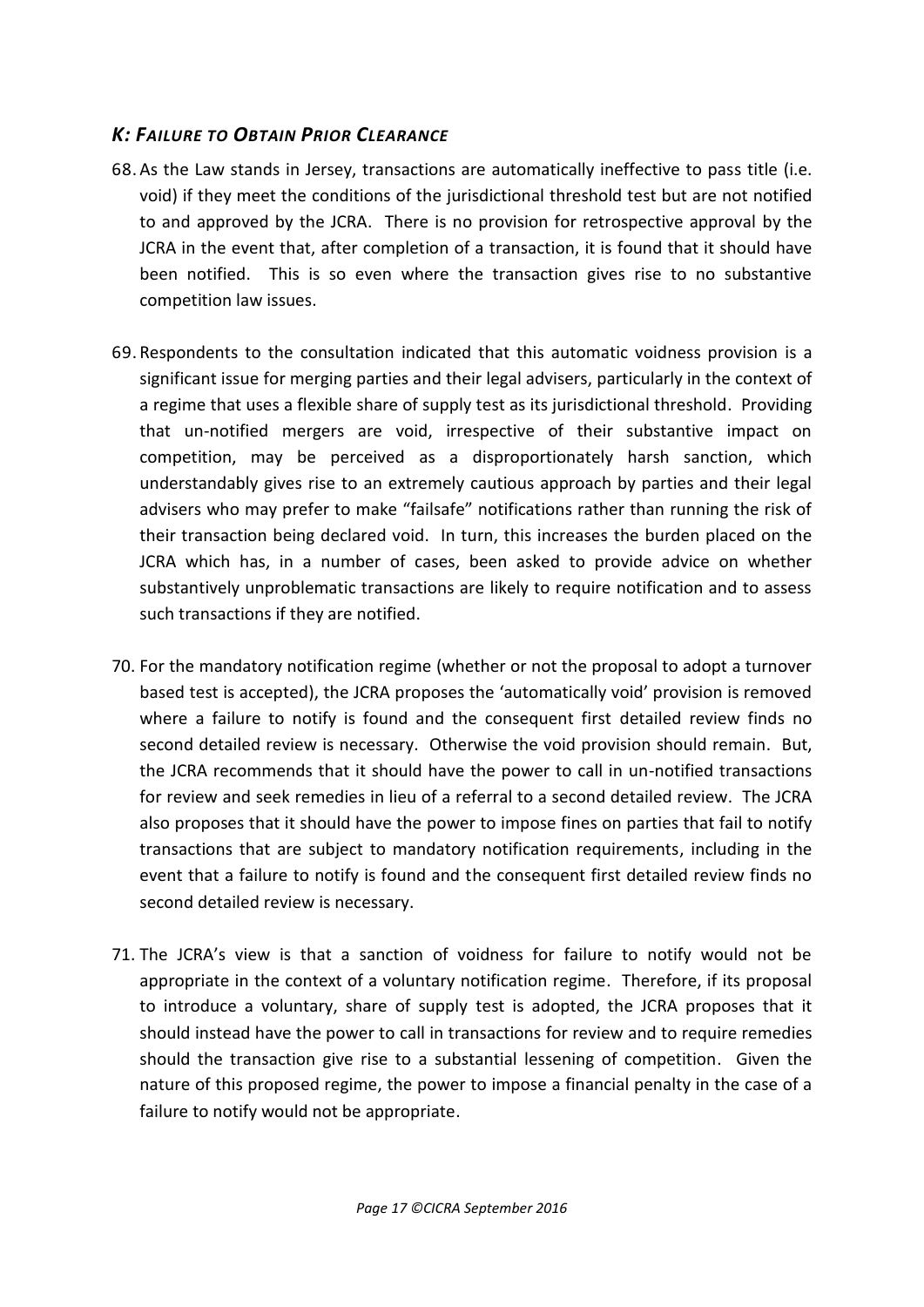72. These proposals require a change to primary law, and are crucial to the implementation of the structural changes to the merger control regime in Jersey. At least one respondent to the consultation identified this change as the most important modification that could be made to the Jersey regime.

## <span id="page-17-0"></span>*L: INFORMATION REQUESTS AND INTERIM MEASURES*

- 73. The JCRA considers that additional powers are likely to be required to support its ability effectively to call in unnotified transactions and transactions that fulfil the thresholds set down in the voluntary share of supply test. The JCRA proposes that it should have powers:
	- a. To require the provision of information by parties to a transaction that was not notified but which either:
		- i. Was subject to the mandatory notification requirement; or
		- ii. May fulfil the thresholds set down in the voluntary share of supply test.
	- b. To require undertakings from parties to an unnotified merger as described above that they will not take pre-emptive action in respect of the merger (e.g. that they will hold the merged business separate; that they will not integrate them further).
	- c. To make an enforcement order to prevent the taking of pre-emptive action in respect of the transaction.

## <span id="page-17-1"></span>*M: PRIVATE MERGER APPROVAL*

- 74. A small number of respondents proposed the introduction of a 'private' merger approval process, under which parties could notify and receive approval for a transaction without the proposed transaction becoming public.
- 75. The JCRA has considered this suggestion. However, it does not believe that this would be appropriate since the JCRA needs to maintain the ability to contact competitors, customers and suppliers to obtain their views on any notified transaction and to test the claims being made by the notifying parties.
- 76. The JCRA believes that the proposed formal pre-notification and short form notification are in any event likely to address the concerns behind the suggestion of a private merger approval procedure. Furthermore, it is already possible for confidential discussions to take place in advance of formal notification (which is to be encouraged), which should enable the parties to gauge the JCRA's likely views of the transaction.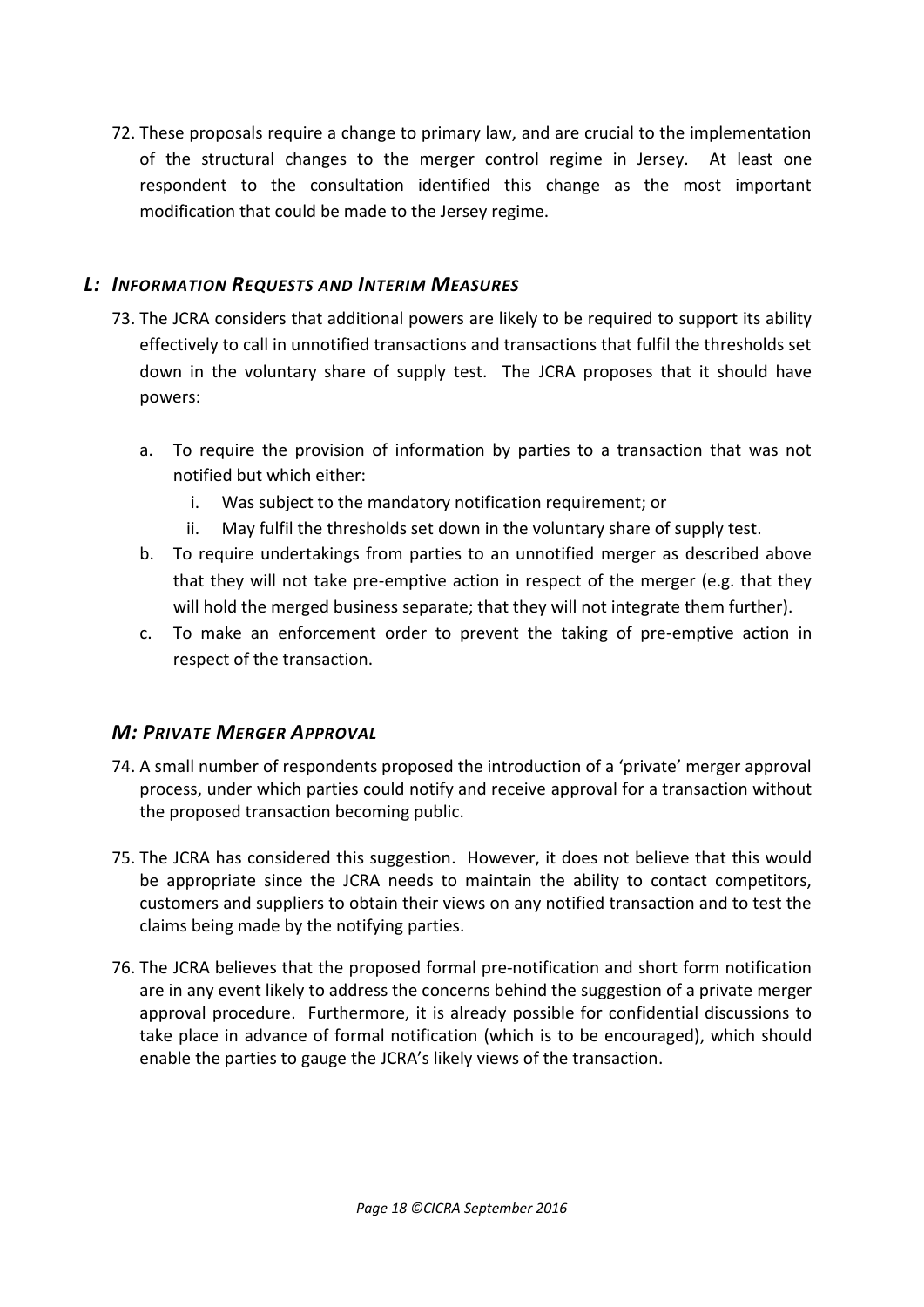### *N:TRANSPARENCY*

- 77. One respondent expressed concerns about the transparency of the merger review process and the opportunities for third parties to provide comments on notified transactions.
- 78. The JCRA notes that the respondent's concerns relate primary to one particular transaction, in respect of which there were specific issues that may have affected the degree to which the JCRA may have been able to provide information to third parties (including the respondent). The JCRA confirms that it is fully committed to acting transparently and recognises the important role that third parties play in merger investigations. The JCRA and the GCRA will together consider whether it might be appropriate to issue more detailed formal guidance on this point.

#### <span id="page-18-0"></span>**Next Steps**

- 79. In the event that the relevant Minister accepts the recommendations contained in this Paper, the JCRA is available to CMD and Law Draftsmen to assist, as appropriate, with the process of drafting the necessary amendments to the Law and new Order.
- 80. The JCRA will carry out a parallel process to consult on detailed guidance on the revised concepts included, and be in a position to issue new Guidelines alongside the legislative changes.
- 81. If possible, it is highly desirable that the legislative changes described are implemented at the same time as changes are introduced in Guernsey. The JCRA is happy to assist with this process in whatever way it can.